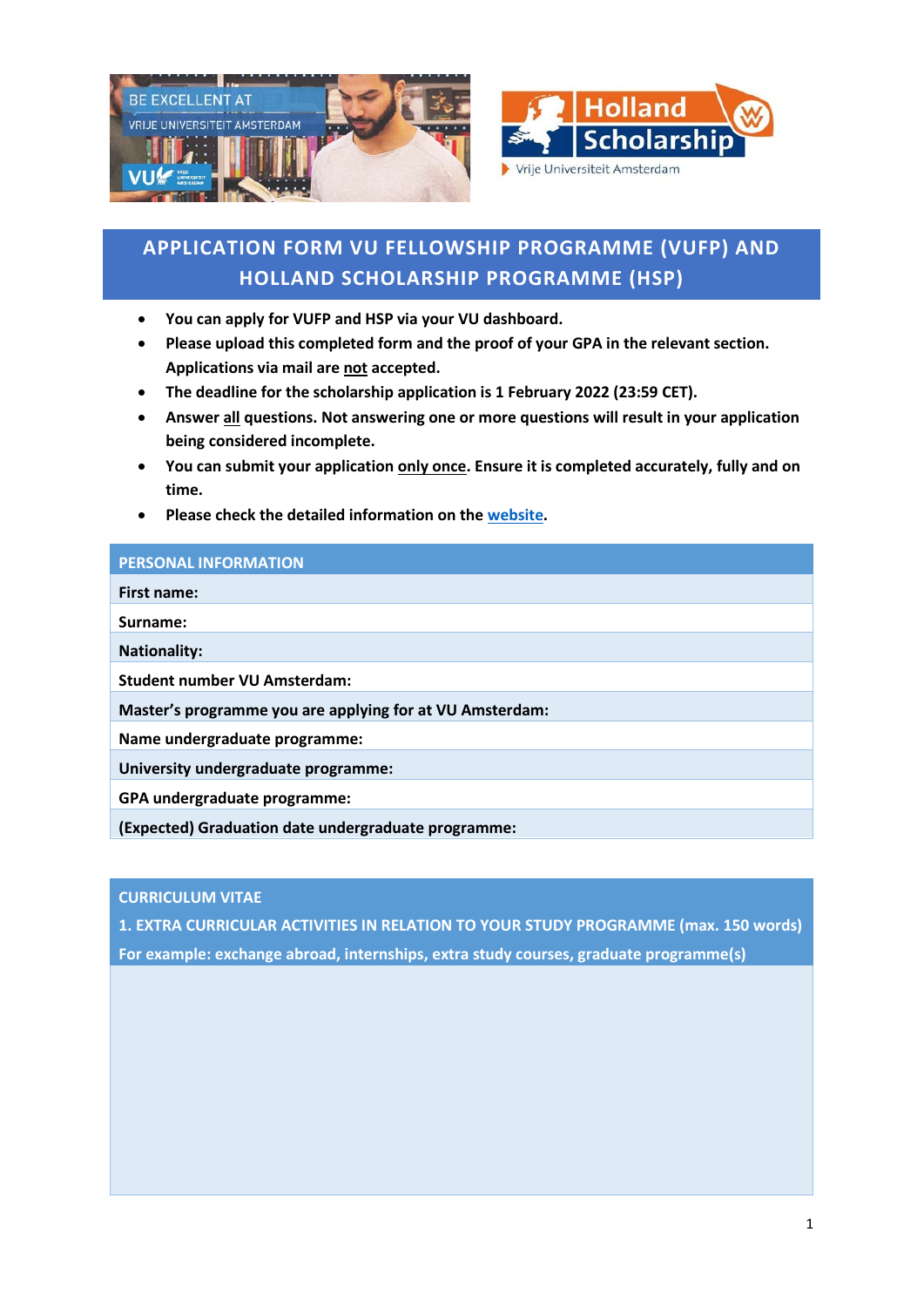



# **CURRICULUM VITAE**

**2. EXTRA CURRICULAR ACTIVITIES NOT RELATED TO YOUR STUDY PROGRAMME (max. 150 words) For example: volunteering work, internships, community service**

### **CURRICULUM VITAE**

**3. PROFESSIONAL BACKGROUND (max. 150 words)**

**For example: work experience, internships, research**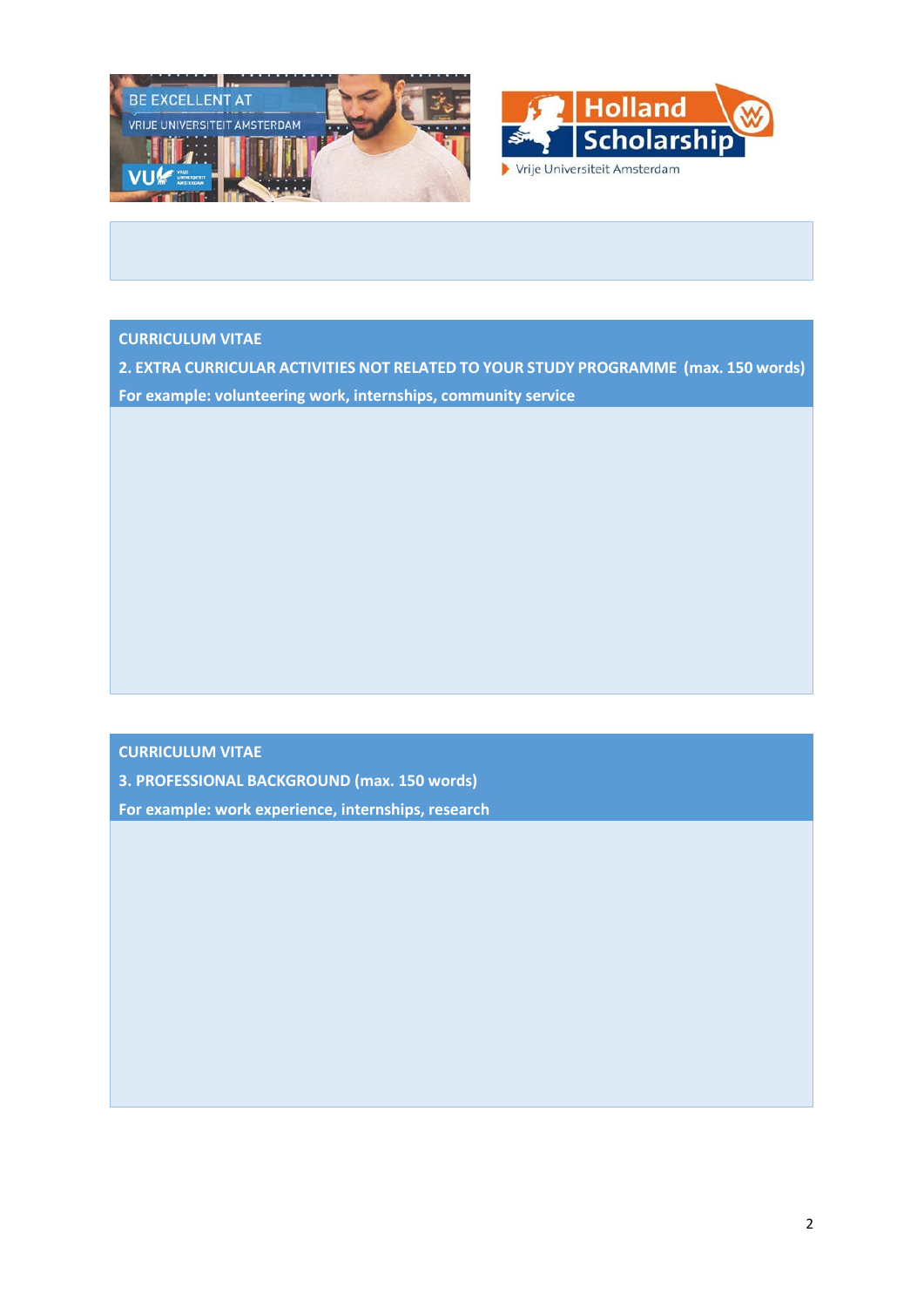



# **PERSONAL STATEMENT**

**1. WHY DID YOU CHOOSE VRIJE UNIVERSITEIT AMSTERDAM? (max. 150 words)**

**PERSONAL STATEMENT**

**2. WHY DO YOU WANT TO STUDY THIS SPECIFIC MASTER'S PROGRAMME? (max. 150 words)**

**PERSONAL STATEMENT**

**3. WHAT ARE YOUR AMBITIONS AFTER COMPLETING THIS MASTER'S PROGRAMME? (max. 150 words)**